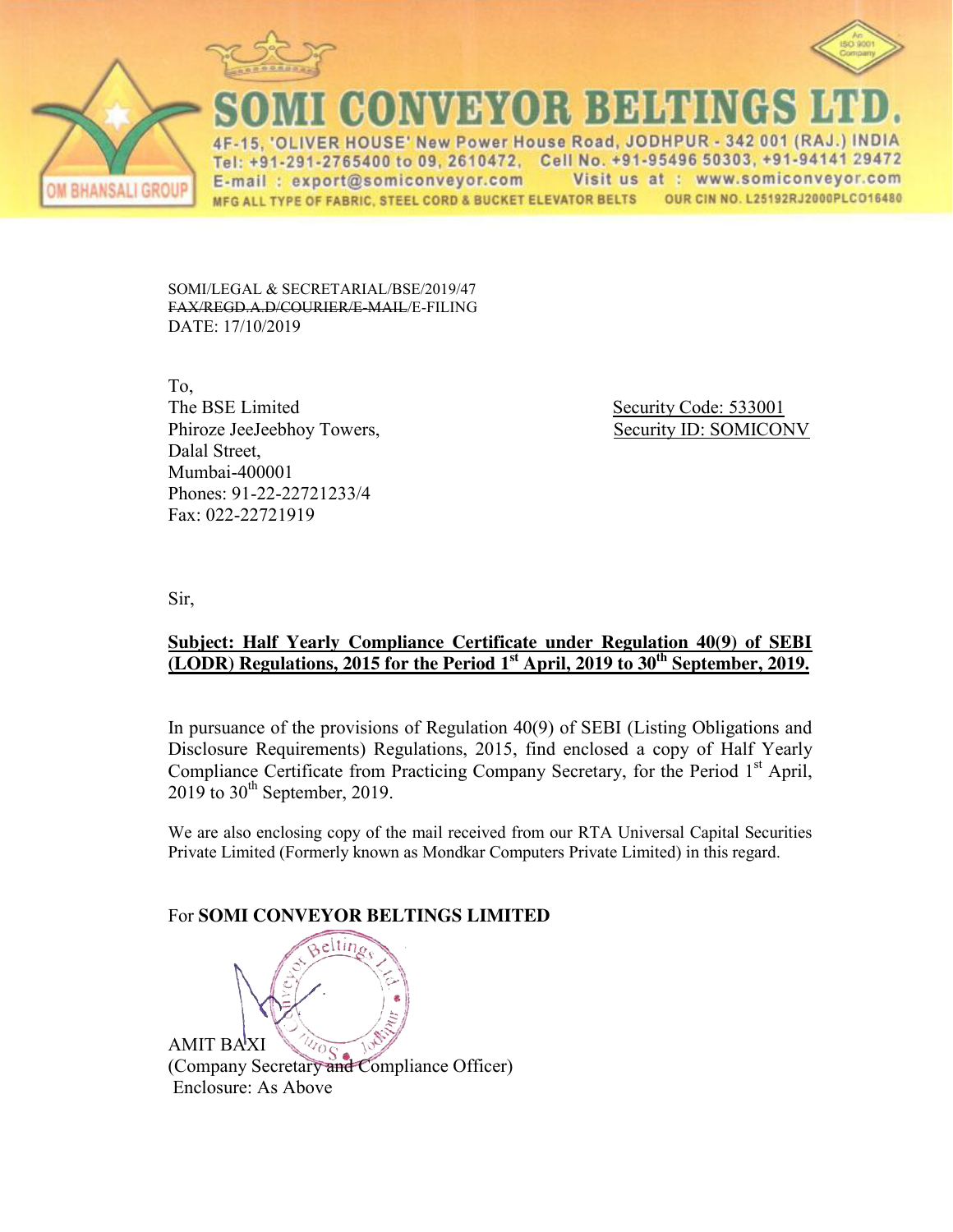

#### **CERTIFICATE UNDER REGULATION 40(9) OF THE SEBI (LODR) REGULATIONS, 2015**

### FOR THE HALF YEAR ENDED  $30^{TH}$  **SEPTEMBER, 2019**

I have examined all Share Transfer forms, Memorandum of Transfers, Registers, files and other documents relating to **SOMI CONVEYOR BELTINGS LIMITED (Company)** maintained by **UNIVERSAL CAPITAL SECURITIES PRIVATE LIMITED (RTA)** pertaining to transfer of equity shares of the company for the period from **01/04/2019** to **30/09/2019** for the purpose of issuing a Certificate as per Regulation 40(9) of the SEBI (Listing Obligations and Disclosure Requirements) Regulations, 2015, by, **SOMI CONVEYOR BELTINGS LIMITED** and based on the information provided by the Company, I hereby certify that during the half year ended on **30TH SEPTEMBER, 2019** the Company**:**

- A) was not required to deliver any Share Certificate (s) as it has not received any request for Shares Transfer during the period from 01/04/2019 to 30/09/2019.
- B) was not required to deliver any Share Certificate (s) as it has not received any request for exchange of duplicate and split certificates.

**Date: 17/10/2019 CS AVIJIT VASU**



**Place: Jodhpur Practicing Company Secretary ACS: 37968, CP. NO. 14198 UDIN: A037968A000106080**